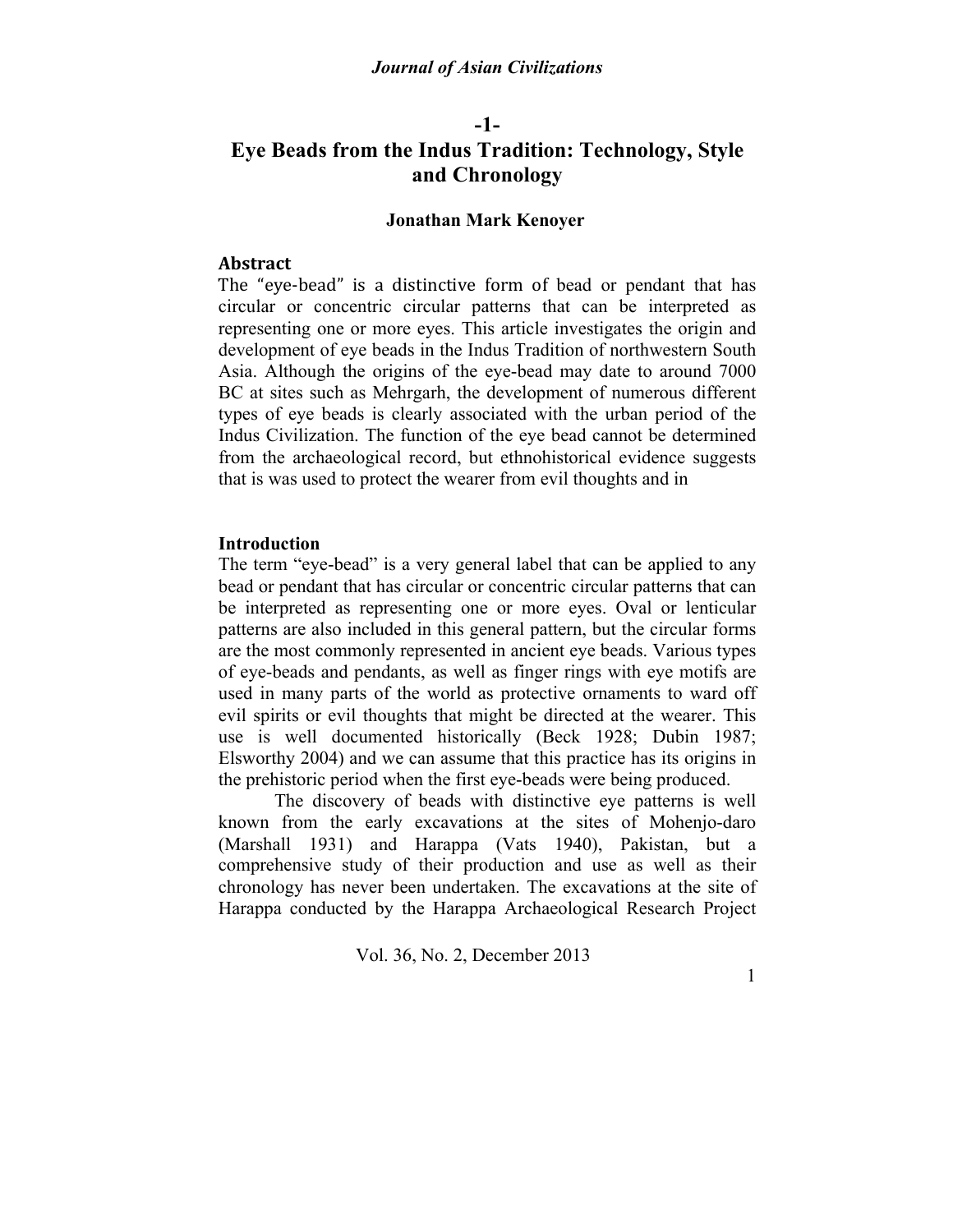#### *Eye Beads from the Indus Tradition: Technology, Style and Chronology*

(Dales and Kenoyer 1991; Meadow and Kenoyer 2005) have resulted in the recovery of a large assemblage of well documented beads that are being studied to understand the overall chronology and contexts for the use of different types of beads (Kenoyer 2005). This paper will provide a preliminary discussion of the eye beads found at Harappa and some other sites, as well as the variation in production and style over time. Very few eye beads have been found in primary contexts at Harappa where their function can be determined, but the use of these beads can be determined on the basis of depictions on sculptures, such as the so-called "Priest-King" from Mohenjo-daro, as well as contemporaneous civilizations. Additional information can be obtained from the use of eye beads in later periods and ethnographic examples.



**Figure 1. Major Sites of the Indus Tradition**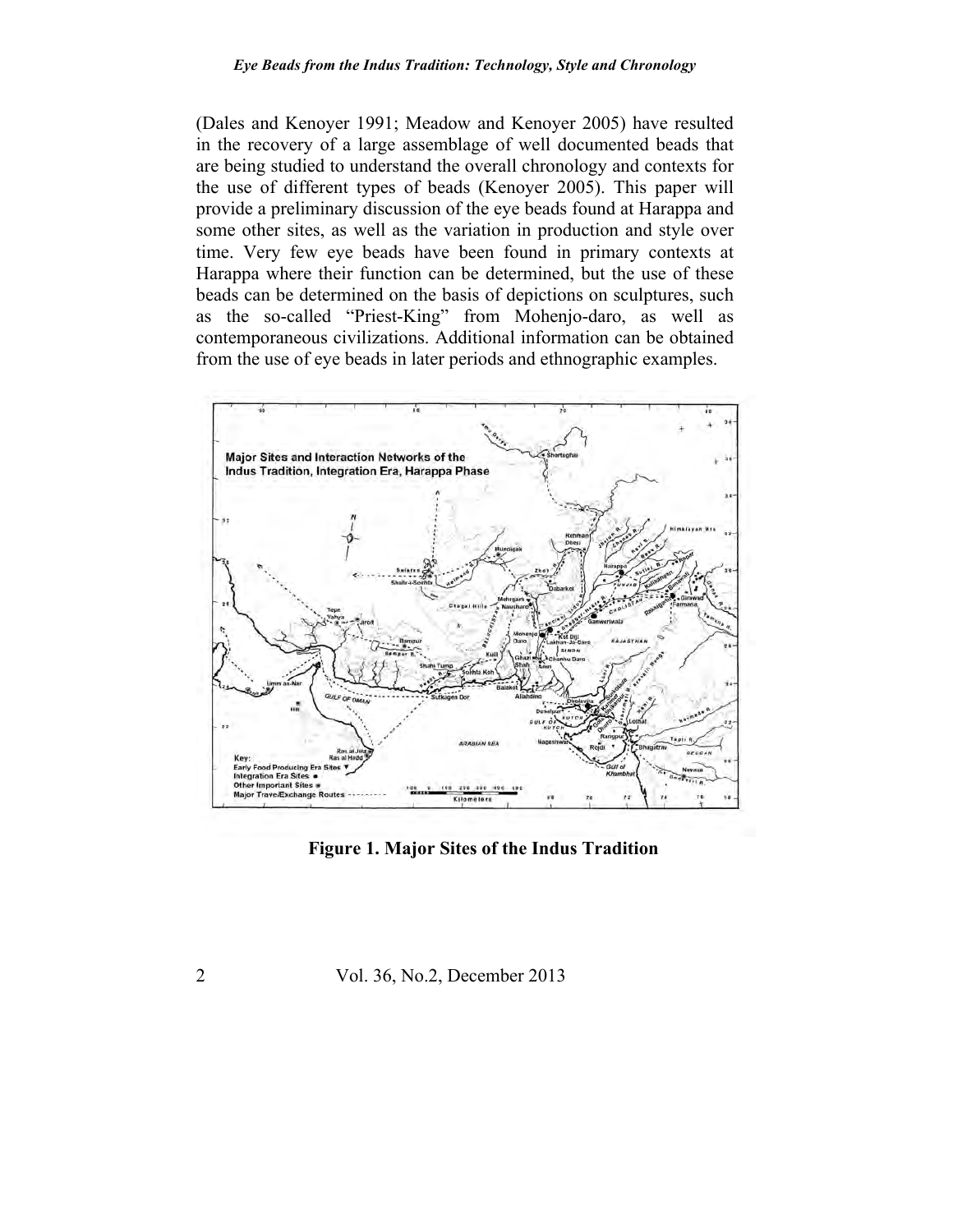## **Table 1. Chronological Framework of the Indus Tradition**

|                                                                 | <b>Foraging Era</b> 10,000 to 2000 BCE Mesolithic and Microlithic |                                        |
|-----------------------------------------------------------------|-------------------------------------------------------------------|----------------------------------------|
| <b>Early Food Producing Era</b> 7000 to 5500 BCE Mehrgarh Phase |                                                                   |                                        |
| <b>Regionalization Era</b>                                      |                                                                   | 5500 to 2600 BCE Early Harappan Phases |
|                                                                 | Ravi, Hakra, Sheri Khan Tarakai, Balakot,                         |                                        |
|                                                                 | Amri, Kot Diji, Sothi, etc.                                       |                                        |
| <b>Integration Era</b>                                          | Harappan Phase 2600 to 1900 BCE                                   |                                        |
| <b>Localization Era</b>                                         | Late Harappan Phases 1900 to 1300 BCE                             |                                        |
| Punjab, Jhukar, Rangpur, etc.                                   |                                                                   |                                        |

## **Chronology**

In order to better document the creation, use and changes in eye-bead styles over time, it is important to clearly define the major chronological periods of the Indus Tradition of the northwestern subcontinent. The Indus Tradition represents the long trajectory of cultural development that includes the early settling down of huntergatherer communities and the eventual development of agriculture, animal husbandry and specialized craft technologies (Kenoyer 1991; Kenoyer 2008). The Indus Tradition is divided into five major Eras representing distinct subsistence practices, socio-economic and political-ideological developments (Table 1). Each Era is subdivided into Phases that are defined by pottery styles and also distinctive artifact styles. The regions encompassed by such diagnostic artifacts can be a small region or valley, or larger areas that encompass many regions. This framework provides an optimal tool for making broad regional comparisons without the confusion of individual site sequences and internal chronologies.

## **Early Bead Making and "Eye Beads"**

Although no clear examples of eye beads have been reported from Upper Palaeolithic sites, the origins of the technologies used to make beads of shell and stone can be traced to the Upper Palaeolithic period of South Asia, some 10,000 to 30,000 years ago (Kenoyer 1992). Circular depressions in rocks that are situated in prominent locations on the landscape have been interpreted as eye motifs in the Swat Valley, but since there is no way to date their production or use, it is difficult to determine when they may have been made (Olivieri 2011). The use of

Vol. 36, No. 2, December 2013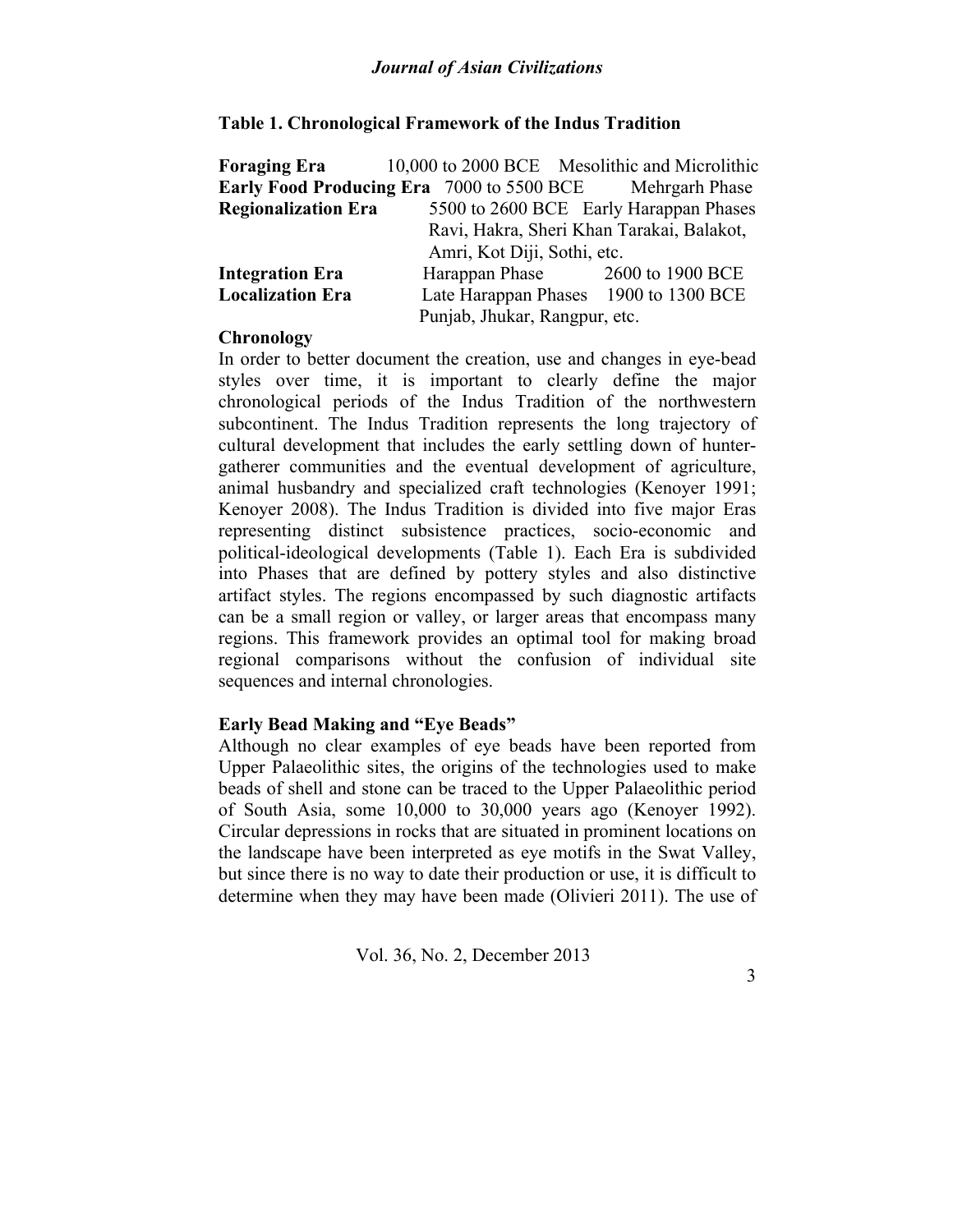circle motifs and eye-like designs has been documented from rock art in areas along the Indus (Jettmar 1991; Dani 1995), as well as in peninsular India (Wakankar 1987), but it is not possible to assign specific meaning to such abstract motifs due to the lack of cultural context for interpretation (Haarmann 2005). It is possible that some of these motifs may reflect concepts of eye motifs, but this needs to be demonstrated with future studies.

There is no direct link between the Upper Palaeolithic cultures of the northwestern subcontinent and the later Indus Tradition, however, there is a possible connection between foraging communities of the Mesolithic or Microlithic (Misra 2002) period and later Indus cultures. These traditions are associated with the Foraging Era (Table 1) and were the communities that developed specific adaptations and technologies that contributed to the later developments related to the Indus Tradition. These communities were collecting raw materials and developing specific technologies such as stone working and fiber processing that would have been key to the later techniques associated with bead and ornament production.

The widespread development of bead manufacturing technology using soft stones and marine shell begins around 7000-5500 BC during the Early Food Producing Era of the Indus Tradition. This period is commonly referred to as the Neolithic, and represents a time when people began settling down and developing new subsistence strategies associated with domestic plants and animals and specialized craft technologies (Shaffer 1992). The most important excavated site associated with this Era is the site of Mehrgarh, Balochistan (Jarrige and Meadow 1980; Jarrige et al. 1995).

Beads of many different materials have been found in burials and in domestic areas at the site of Mehrgarh during the pre-ceramic and early ceramic phases (Mehrgarh Period 1 and 2). Various types of marine shell and soft stone, particularly steatite, were made into beads using chipping, grinding and drilling techniques that set the foundation for later developments using harder varieties of stone. During this early period no examples of eye beads have been reported from the site, but there are shell beads made from the apex of the Conus shell that have distinctive patterns which may have been used as a form of eye bead. These beads were probably made in some other settlement nearer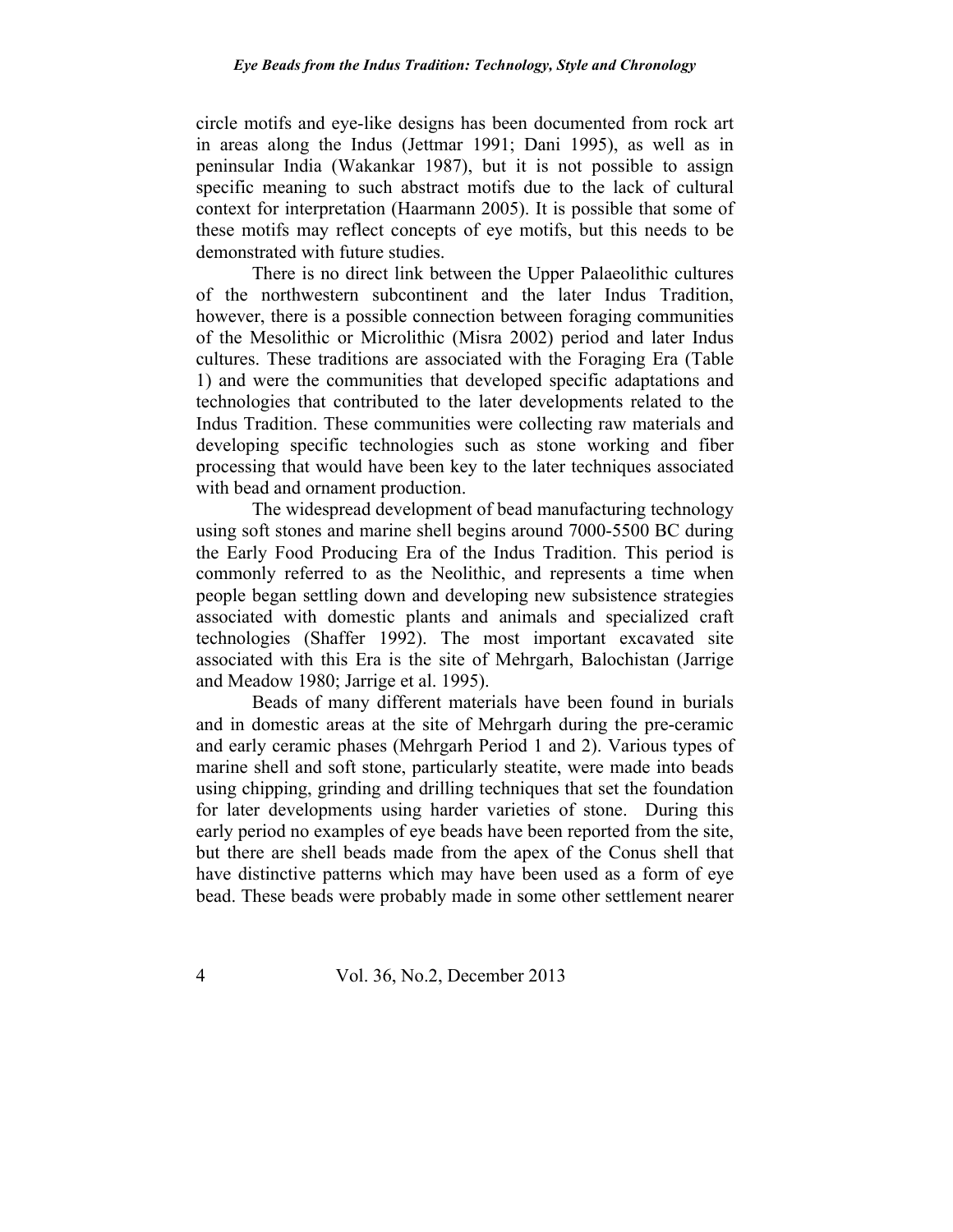the coast of Balochistan and brought to the site in finished form (Kenoyer 1995). They were made by breaking off the body of the shell and leaving only the apex that was shaped into a rhomboid or diamond shape with the hole running laterally through the bead (Figure 2 and 3).



Figure 2. Conus Shell Beads from period 1, Mehrgarh



Figure 3. Indo-Pacific Conus shells with natural designs and replicas of ancient beads showing what they may have looked like originally

Vol. 36, No. 2, December 2013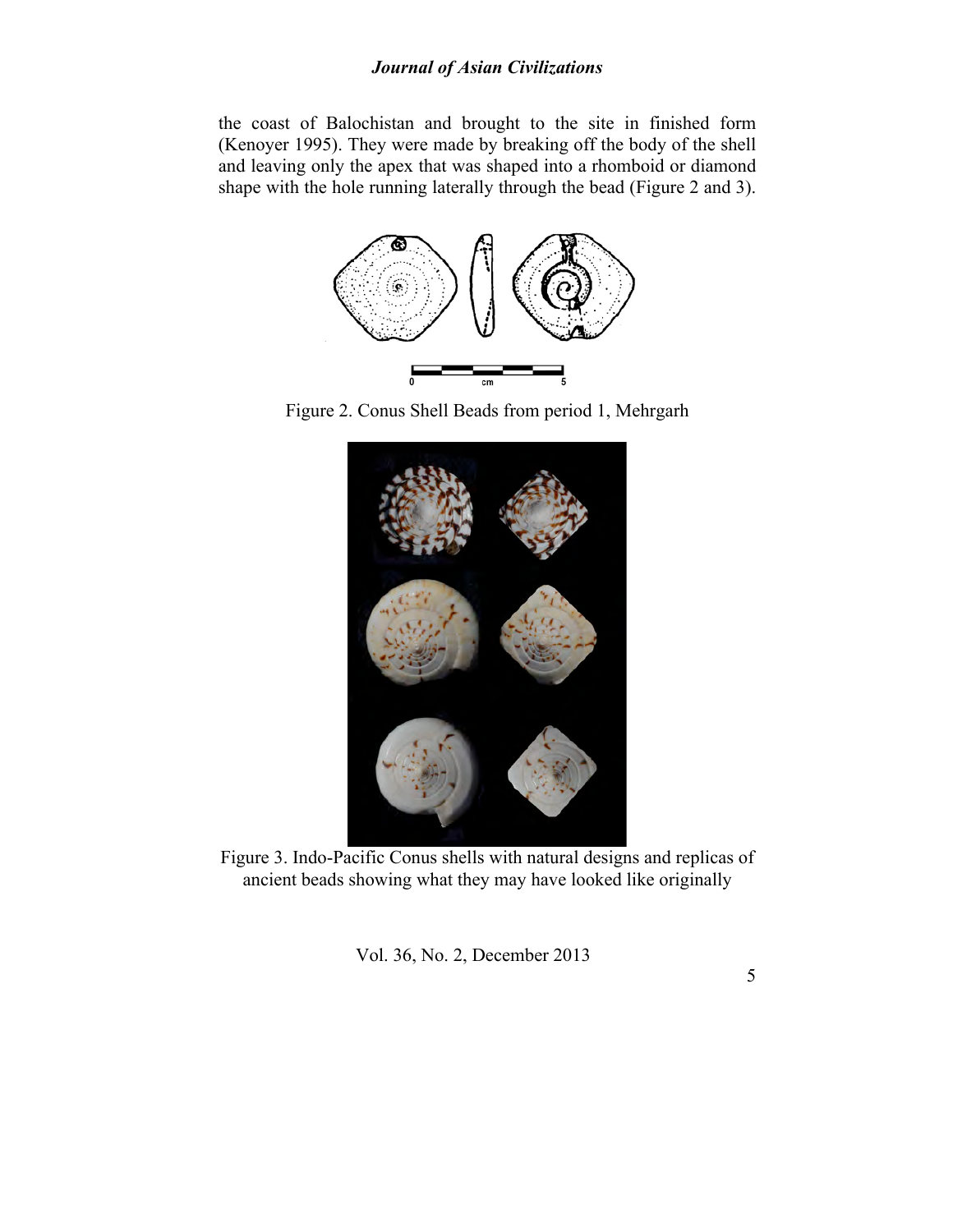After being buried in the site for thousands of years the natural colors have disappeared, but it is possible to reconstruct what they would have looked like by studying modern Conus shells similar to those found along the Makran coast (Figure 3). The spiraling layers of the shell form a concentric circular pattern and the natural colored patterns of the shell may have contributed to an "eye" pattern.

During the subsequent Regionalization Era (5500-2800 BC) many different regional cultures emerged throughout Balochistan, the Indus Valley and adjacent regions. This is the time when we also see the emergence of Early Harappan communities who set the foundation for the later Harappan urban phase (Mughal 1990). Different regions have specific pottery and artifact traditions that include the development of new technologies of production. There are new techniques of drilling with hard stone drills (Kenoyer and Vidale 1992) and new ways of processing raw materials, such as the firing of steatite at high temperatures  $(>1000^{\circ} \text{ C})$  to harden it and make it into a more durable material (Vidale 1995), and the manufacture of artificial materials such as glazed faience (Barthélemy de Saizieu and Bouquillon 1997; Barthélemy de Saizieu and Rodière 2005; Kenoyer 2008).

The earliest beads with circular patterns that could be interpreted as eye beads are found in the Kot Dijian phase at sites in the Indus valley, dating to between 2800-1900 BC (Table 1). Two different types of ornaments with circle and dot designs are found during the Kot Dijian Phase at the site of Harappa as well as some other sites in the Indus region. The first example is a carved steatite bead or button seal with circular motif (Figure 4a). This bead reveals an important new technological development in that the motifs were carved onto the soft surface of the bead and then subsequently fired and glazed to harden and color the surface. A thin silica glaze that may have been light blue or blue-green was found on the surface of the bead. The glaze is now eroded away, leaving only the pattern of circles that may reflect an eye motif. Two holes were drilled from the side of the ornament and it is assumed that the patterned surface would be visible when worn as part of a bracelet, necklace or headband.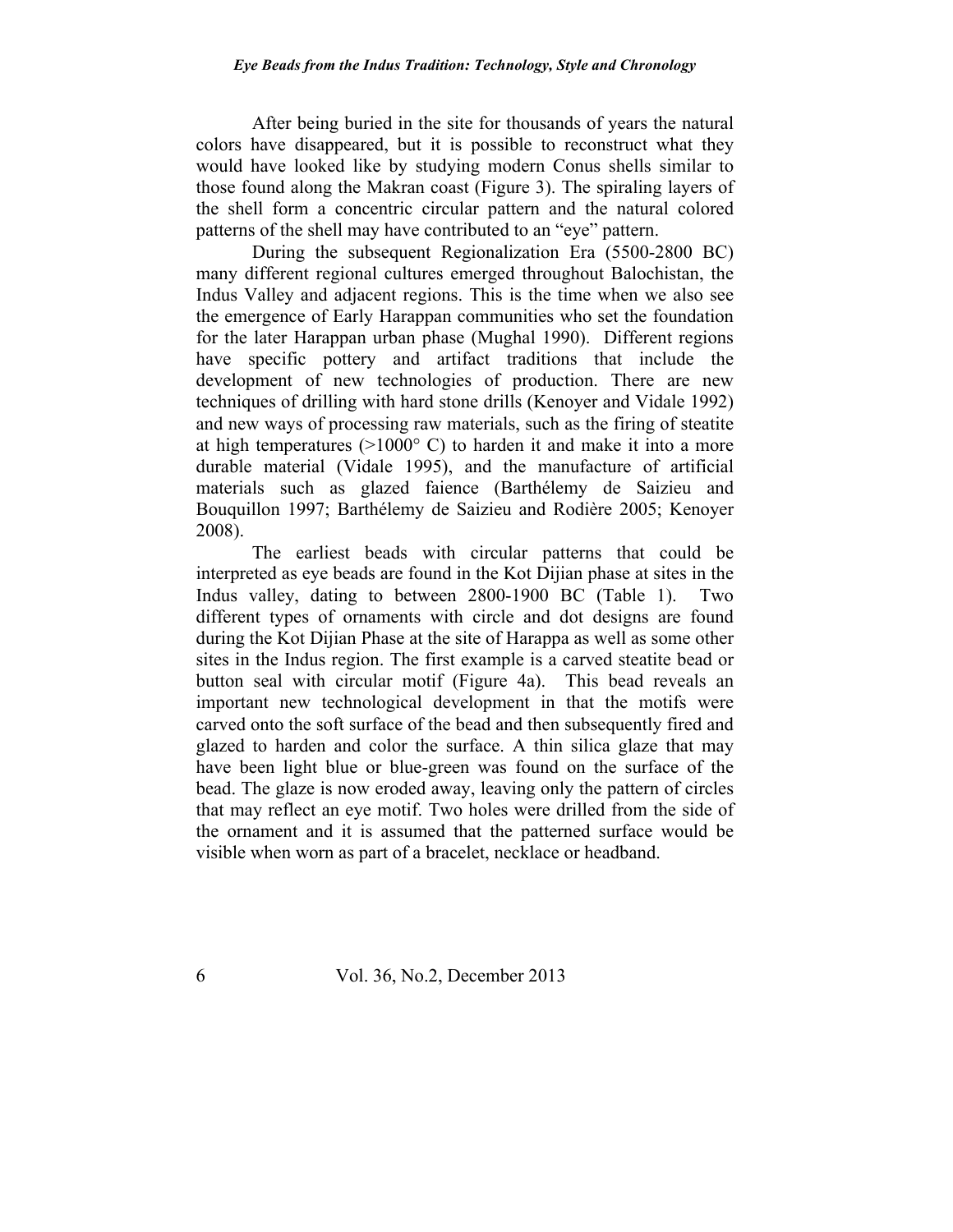

Figure 4. Kot Diji Period button seals, Harappa, Period 2, 2800-1900 BC.

Another variety of button seal with multiple circle and dot motifs could represent another variation on the eye motif (Figure 4b), though some scholars might interpret the circle and dot as a stellar or solar motif (Parpola 1994). This type of button seal was also carved from soft steatite and then glazed with a blue-green glaze that has eroded away, leaving a white rough surface. The example from Harappa has four circle and dots around a central circle and dot, with a four-pointed star pattern separating the five circles. Similar glazed steatite button seals with various patterns and combinations of circle and dot motifs have been reported from the sites of Rehman Dheri, Pakistan (Durrani et al. 1995), as well as Kunal, Haryana, India (Khatri and Acharya 1995; Khatri and Acharya 2005). This widespread distribution suggests that the tradition of making these seals and these designs is associated with the Kot Dijian Phase that represents the incipient urbanism prior to the development of the Harappan period. The fact that these motifs were made on button seals, which are generally associated with elite communities, suggests that the motifs reflect an important ideology that was becoming widespread during this time period. The use of circle and dot motifs continues on some button seals in the subsequent Harappan Period (e.g. H 1700, H1994, H 1537)

Vol. 36, No. 2, December 2013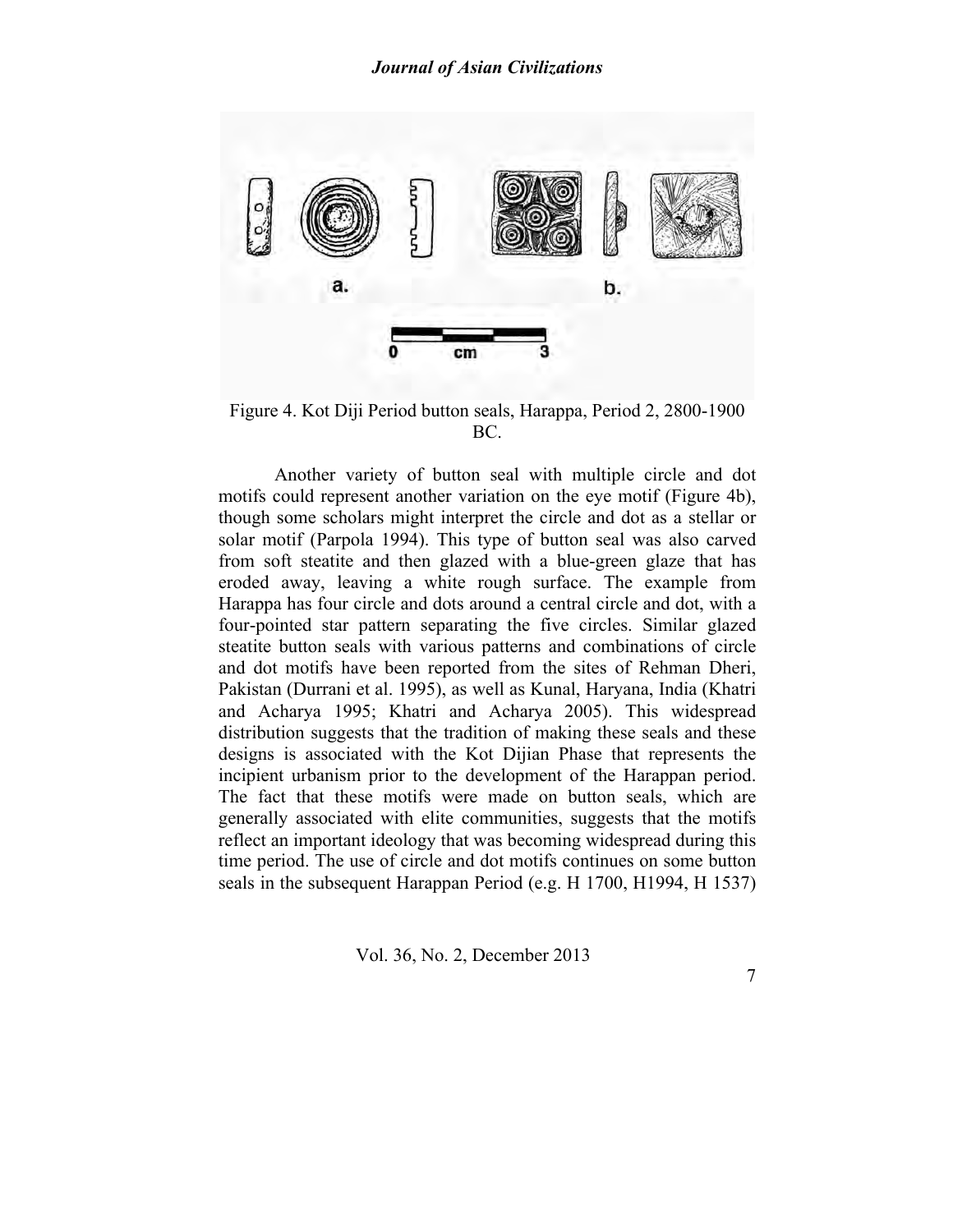(Parpola et al. 2010) but not with the same types of designs as seen during the Kot Dijian period.

Although the use of patterned beads is not well represented archaeologically during the Early Food Producing and Regionalization Eras, it is important to note that natural patterns in shell and carved patterns on steatite were being selected for ornamentation and that they may have set the foundation for the later development of eye motifs.

### **Integration Era**

During the Integration Era, there is only one Harappa Phase that represents the convergence of many regional cultural styles into an overarching urban phenomenon. The Harappa Phase or Period III at the site of Harappa can be subdivided into three periods (IIIA, IIIB, IIIC) that represent specific stages of urban development (Meadow and Kenoyer 2005). Similar stages can be identified at the site of Dholavira (Bisht 1997; Bisht 2000) and suggest that the Integration Era was a period of dynamic development and change, rather than a period of urban stagnation and uniformity.

At the larger cities, as well as smaller sites, there is a significant increase in the variety of raw materials used for making beads, which is possible because of the discovery of harder stones that could be used to manufacture drills. The use of constricted Ernestite drills (Kenoyer and Vidale 1992; Kenoyer 2005; Prabhakar et al. 2012) for perforating raw materials such as patterned jasper and agates made it possible for Indus bead makers to select and grind natural stones to create new patterns of ornaments. Raw materials with multiple bands were chipped, cut and ground to create vertical and horizontal bands as well as circular eye designs. One of the most unique types of bead found at Harappa was in a burial of an adult male who was wearing a necklace of steatite disc beads, and three stone beads of banded agate, turquoise and orbicular jasper, along with thee small gold beads (Figure 5). The orbicular jasper bead was shaped to accentuate the circular patterns of the jasper in order to create a bead with multiple eye motifs. The eye designs on natural stones are the most difficult to create due to the rarity of specific banding patterns in the raw material. This multiple eye pattern was may have had special meaning as it was sometimes copied in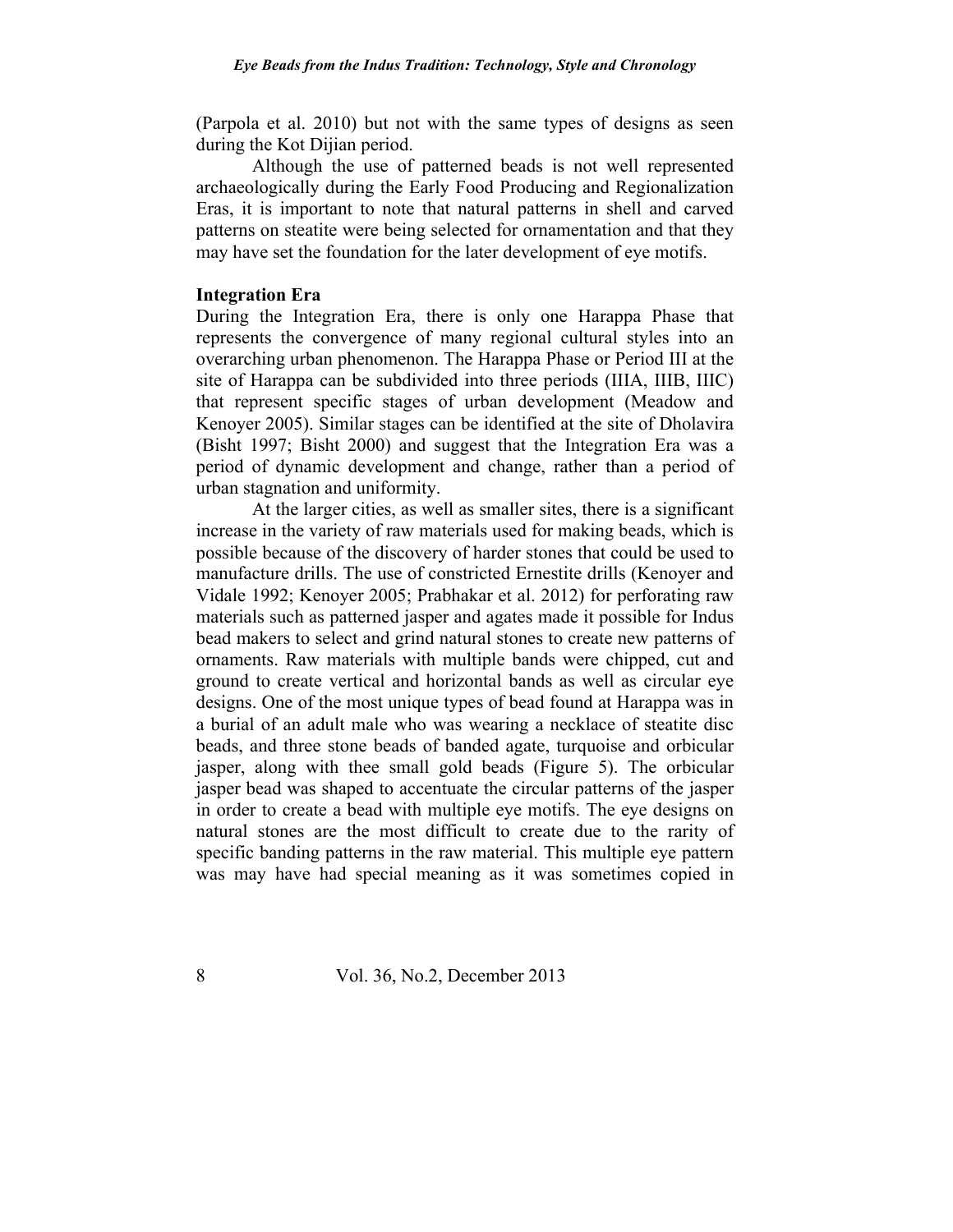

painted steatite beads (Figure 6e) and sometimes carved and inlaid steatite beads.

Figure 5. Jasper eye bead from Harappan burial, Harappa Period, Harappa

Vol. 36, No. 2, December 2013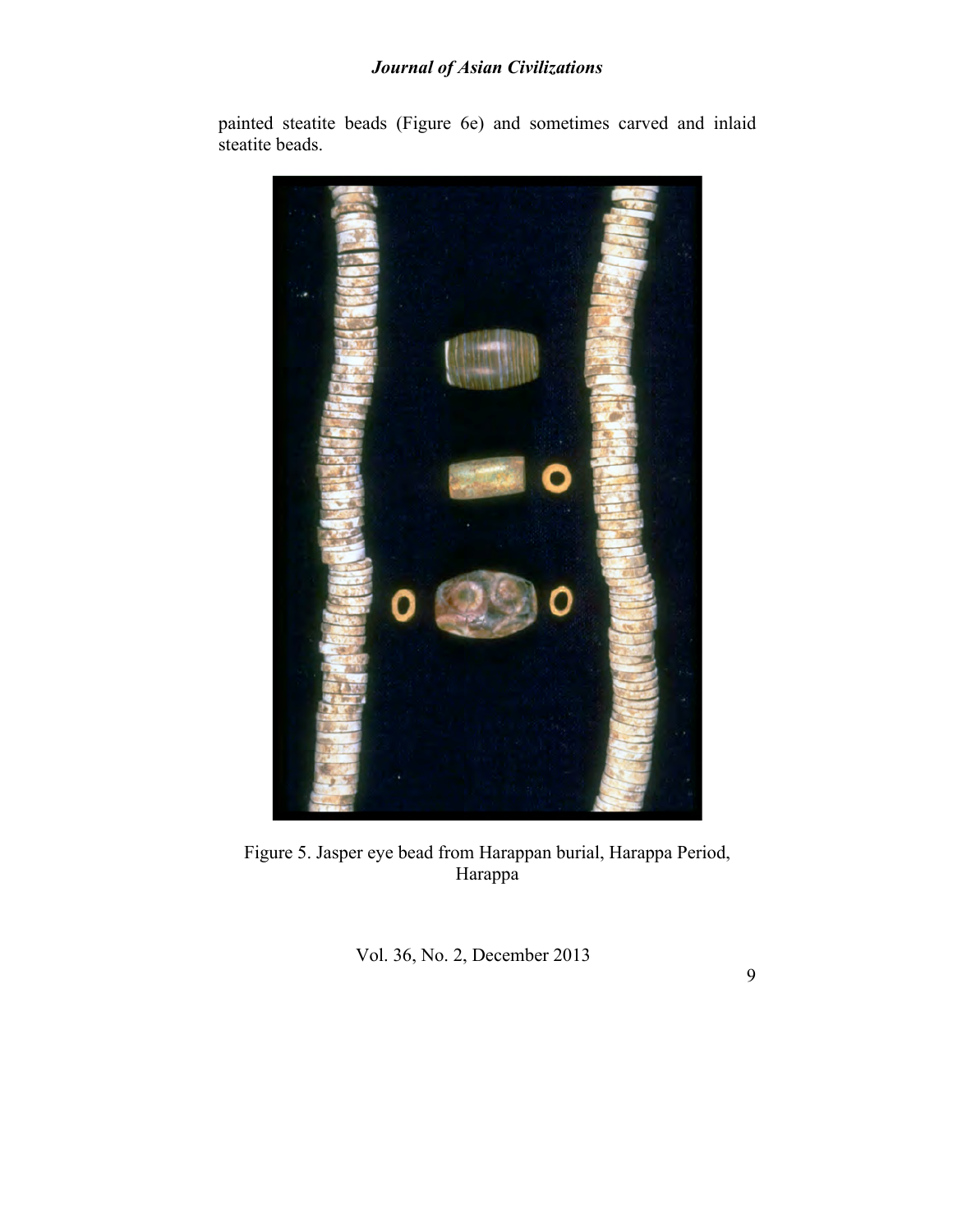#### *Eye Beads from the Indus Tradition: Technology, Style and Chronology*

Because of the fact that natural stones with suitable patterning were quite rare, Indus bead makers developed new ways to create eye designs. One technique involved the use of an alkali paint on red carnelian to bleach the stone (Beck 1933) (Figure 6a, b, c). This technique was originally referred to as etching and this term is still commonly used in the literature, though the term bleaching is more appropriate, since the beads are not actually etched, but only painted with a paint that creates a white color where there was once a red color. The technique for bleaching carnelian is thought to originate in the greater Indus region, which includes Balochistan and Afghanistan. It first becomes common during the Harappan period and beads with one eye (Figure 6a), two eyes (Figure 6b) or three eye (Figure 6c) motifs are common at many Indus sites. The trade of these bleached carnelian eye beads extends beyond the Indus to regions to the west, including the Persian/Arabian Gulf, Afghanistan, Iran, Iraq, Syria, Turkey, and even as far as Greece (Aruz 2003). These beads also were traded to Central Asia and into the Xinjiang region of western China (Ming 1974). Another technique was to paint white steatite with red slip to create eye designs in a reverse of the application of white as seen above with the bleached carnelian beads (Kenoyer 2007) (Figure 6d, e).



Figure 6. Bleached carnelian and painted steatite eye beads, Harappa Period, Harappa.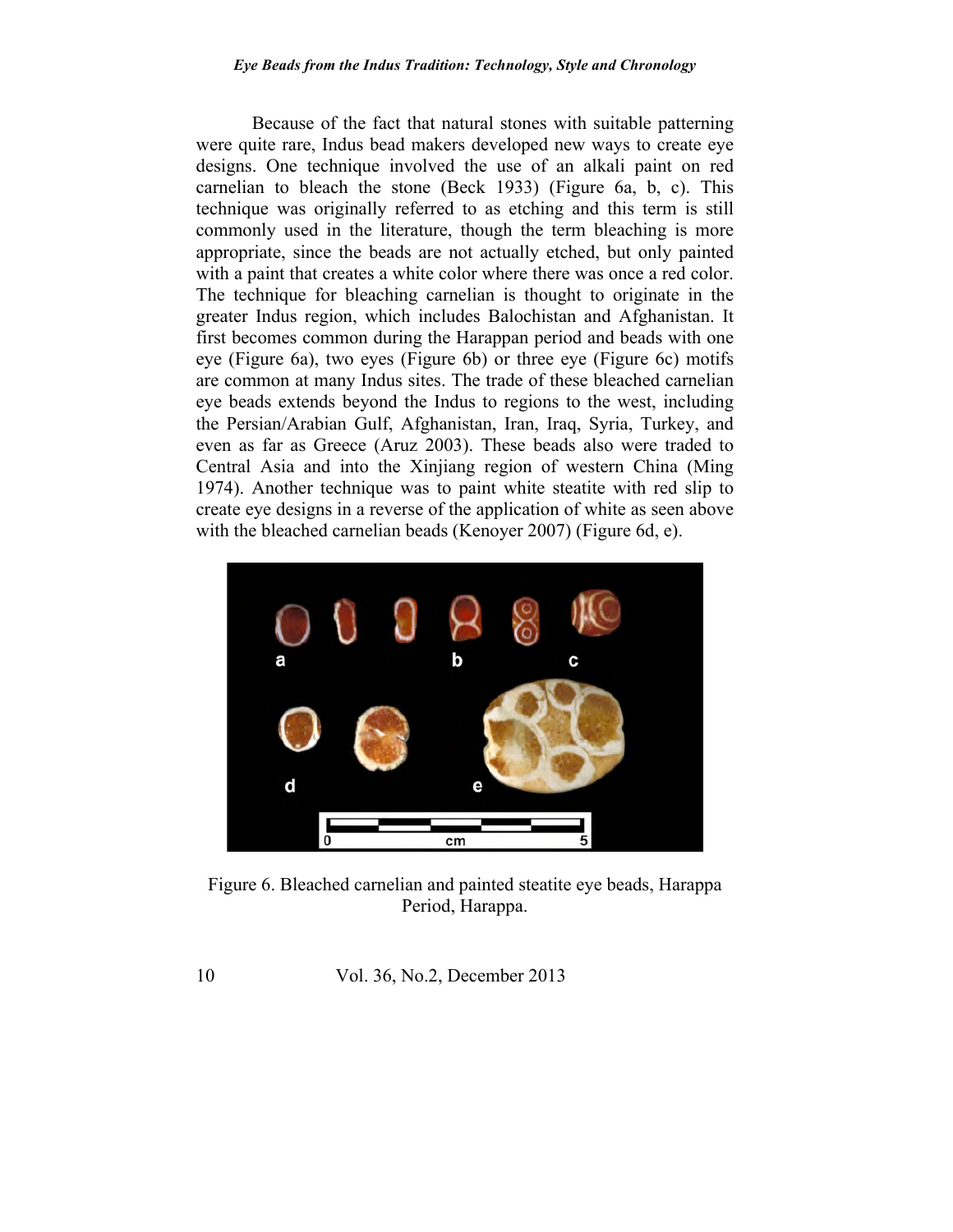One of the most complex techniques used to make eye beads involved the use of red and white glazed faience (Kenoyer 2005) (Figure 7a, b). It is extremely difficult to make faience that is pure white and also a deep red-brown color and more difficult to make both glaze at the same temperature. This technique was perfected by Indus faience producers using what has been determined to be a form of iron to make the red-brown color and calcium, possibly from ground bone to make the white color (Kenoyer 1994).



Figure 7. Faience eye beads, Harappa Period, Harappa

Composite eye beads were usually made by making inlays using red or reddish brown on a base of steatite and are reported from both Mohenjo-daro (Marshall 1931) and Harappa (Vats 1940). One rare example of different type of eye bead was found in excavations at Harappa, made from both gold and white steatite inlay. This ornament has a hole through the side and may have been worn on a headband or armband as is seen on the famous "Priest-King" sculpture from Mohenjo-daro (Figure 8).

Vol. 36, No. 2, December 2013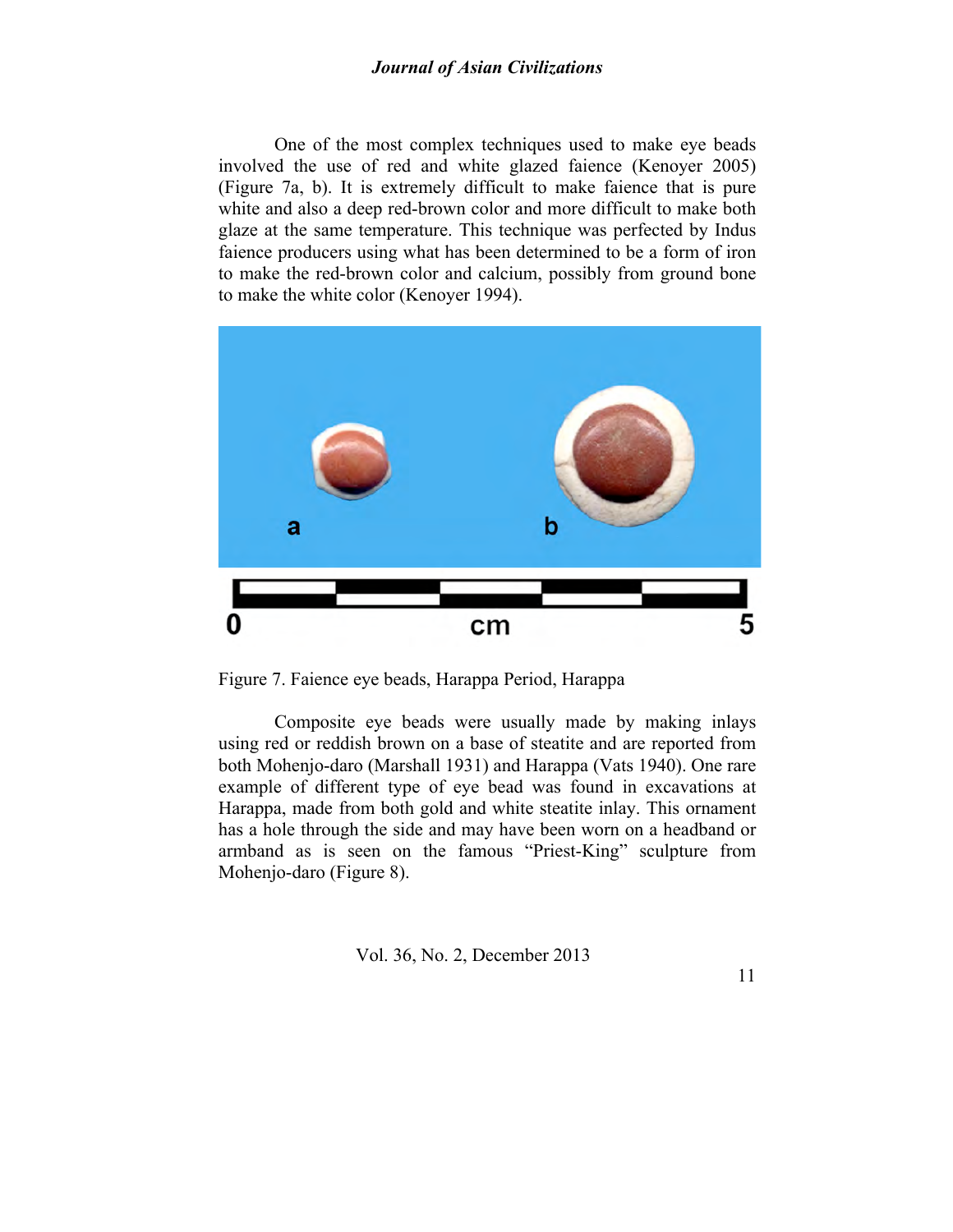

Figure 8. Gold bead with steatite inlay, Harappa Period, Harappa.

The dramatic increase in methods to create eye designs during the Integration Era cannot be explained simply as a growth in technical expertise. There must have been a major demand from consumers for the production of eye beads and this assumes that there was a very specific belief that these beads had some important quality that was good for the person who wore them. We cannot know for sure what this property was, but based on later uses, we can assume that it was a form of protective amulet to ward off evil. The fact that this need emerges with the rise of urbanism is something that needs further research, but it does suggest that the development of urban society, with many different communities and also probably people with different belief systems, brought with it many uncertainties and perceived threats. The use of eye beads may have been one response to provide a generic protection to the wearer against any and all evil influence in these new urban settings.

12 Vol. 36, No.2, December 2013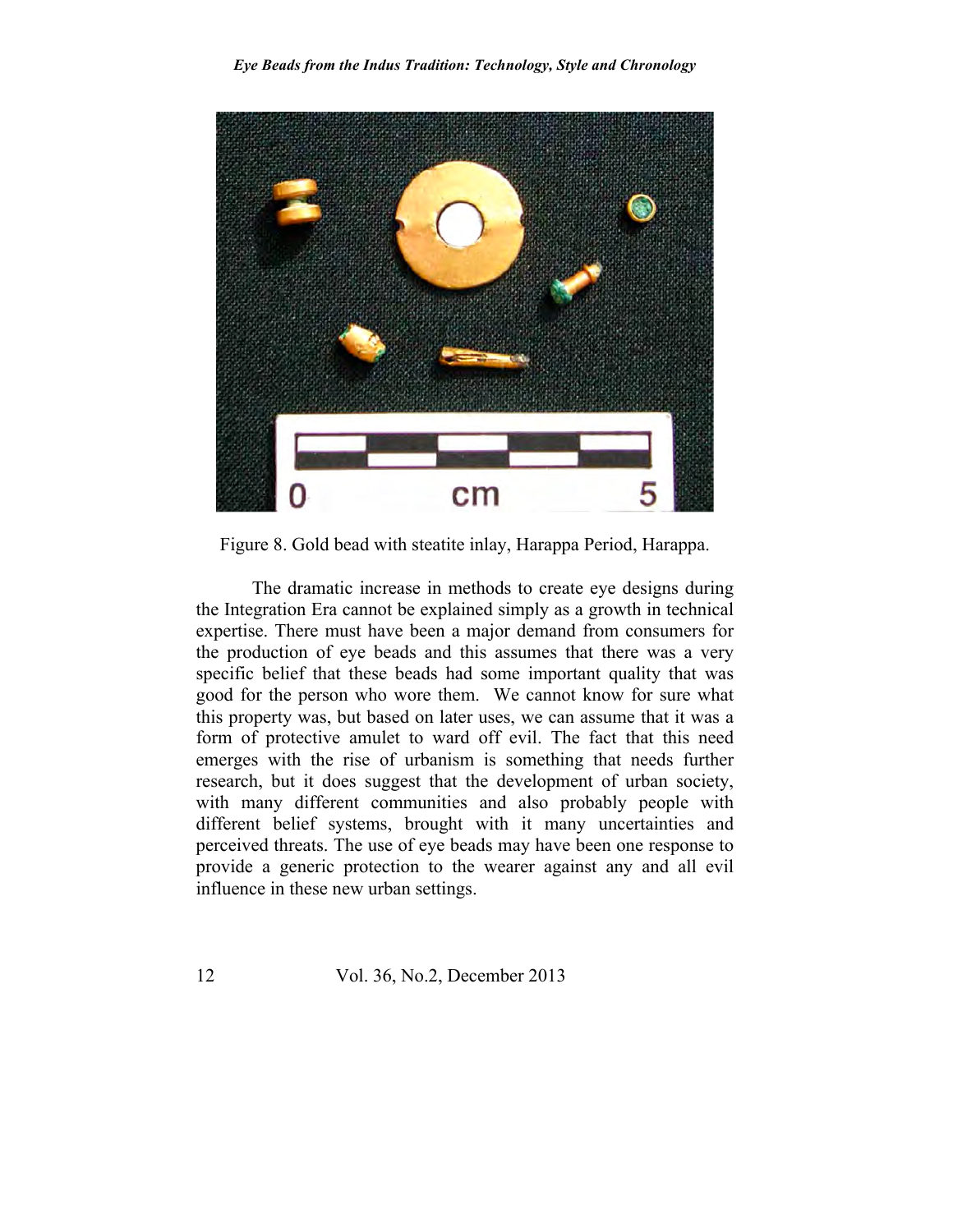

Figure 9. Steatite sculpture with eye bead ornaments, Mohenjo-daro. (courtesy National Museum, Karachi and Department of Archaeology and Museums, Govt. of Pakistan.)

Vol. 36, No. 2, December 2013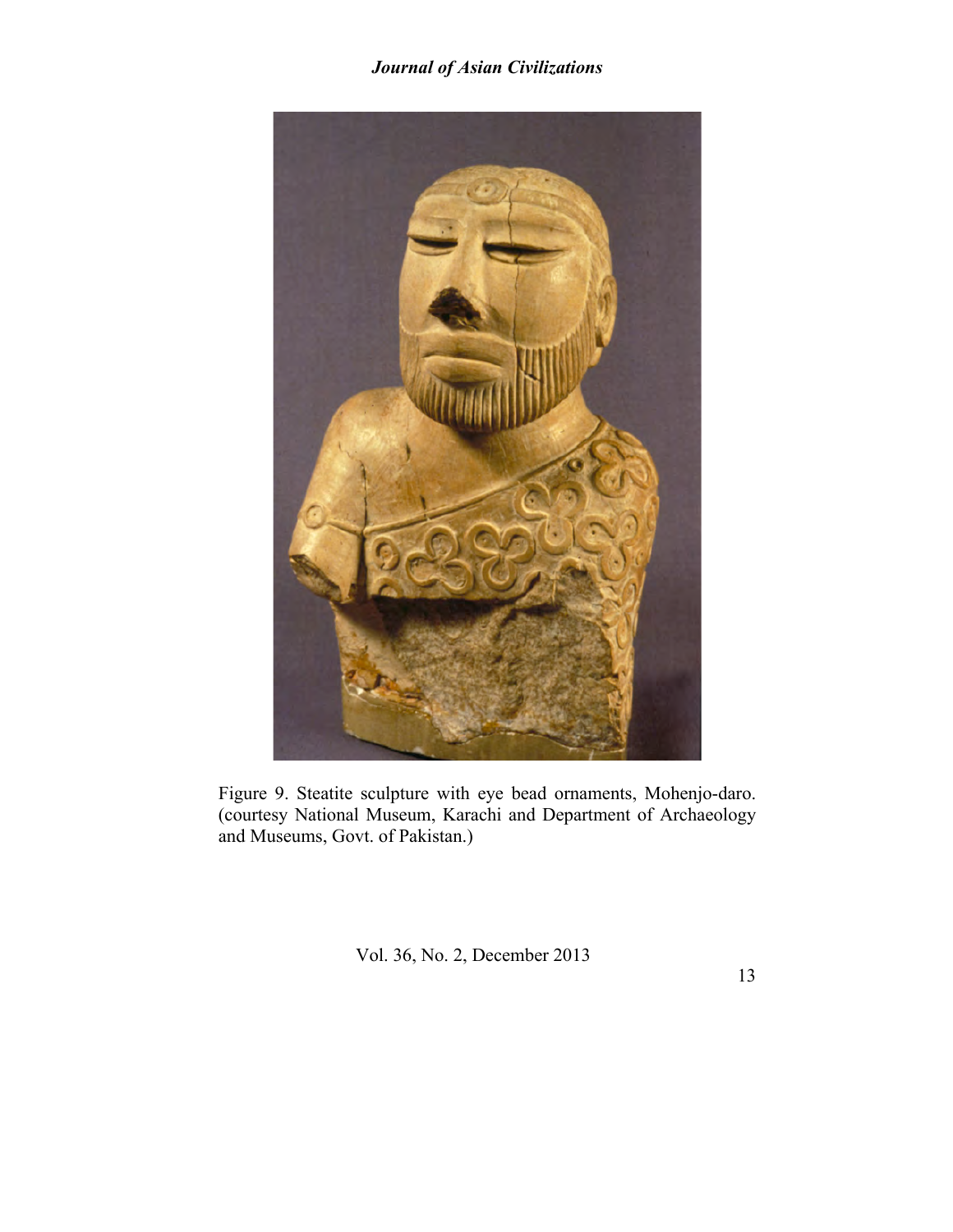## **Localization Era**

During the Localization Era, or Late Harappan Period (1900-1300 BC) the gradual decline of urban integration resulted in the breakdown of long distance trade and the reorganization of socio-economic and political-ideological systems. The disappearance of the Indus script, along with many diagnostic styles of Indus artifacts suggests that there was a major reorganization of ideology and political structures. However, many technologies of the earlier period continued to flourish, particularly the manufacture and artificial coloring of stone beads and the production of multicolored glazed faience beads. During the Late Harappan Period the use of eye beads did not decline but appears to have become more diverse.

One important discovery at Harappa was a small pot filled with beads that can be securely dated between 1900-1700 BC. This small pot of beads had 133 beads, pendants and other objects, including important varieties of colored faience and stone eye beads that belong to the Late Harappan Period (Figure 10).



Figure 10. Late Harappan pot filled with beads, Late Harappan, Harappa.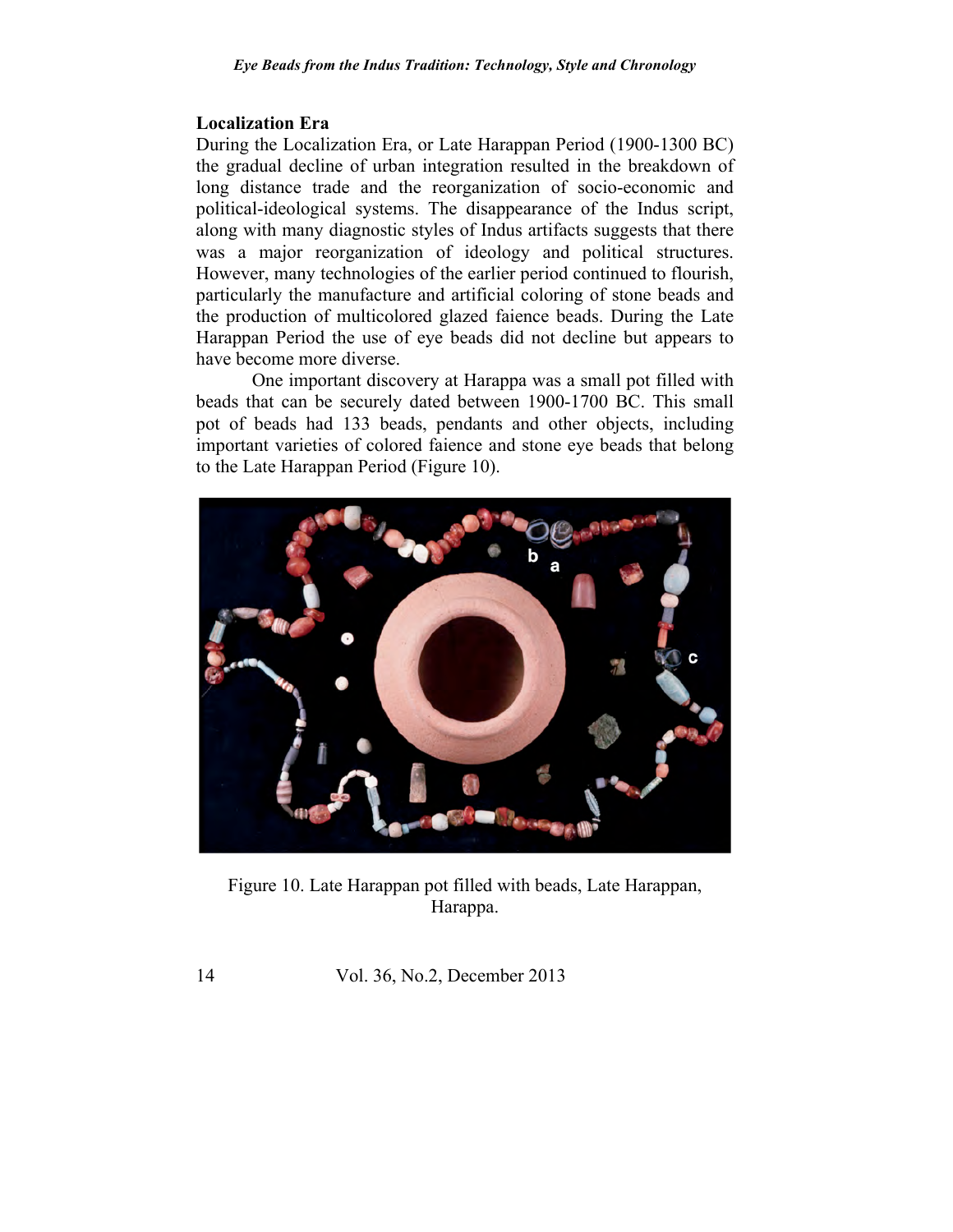One new type of stone bead is black and white banded agate that was not commonly used during the Harappan period, and may be derived from a source to the east in the Ganga-Vindhya regions (Kenoyer 1998). This raw material with its distinctive banding was used to create single (Figure 10 and 11a, b) and double eye beads (Figure 10 and 11c) with white lines and black background. The Harappan bead makers had already experimented with black and white banded rocks to make zone beads and they also copied this pattern in faience using black and white faience as well as brown and white faience. However they did not use these patterns to make eye beads. This distinctive pattern of black and white eye bead design can be seen as a direct contrast to the red and white eye beads of the Harappan period and could indicate a new set of beliefs or new ideologies that were emerging during the Late Harappan period.



Figure 11. Black and white agate eye beads, Late Harappan, Harappa.

Advances in faience technology during the Late Harappan resulted in new colors, such as deep lapis blue as well as purple colors (Kenoyer 2005). The beads made with these colors include beads with white circles or eyes on purple background. Numerous faience beads with various types of eye designs have also been reported from the site

Vol. 36, No. 2, December 2013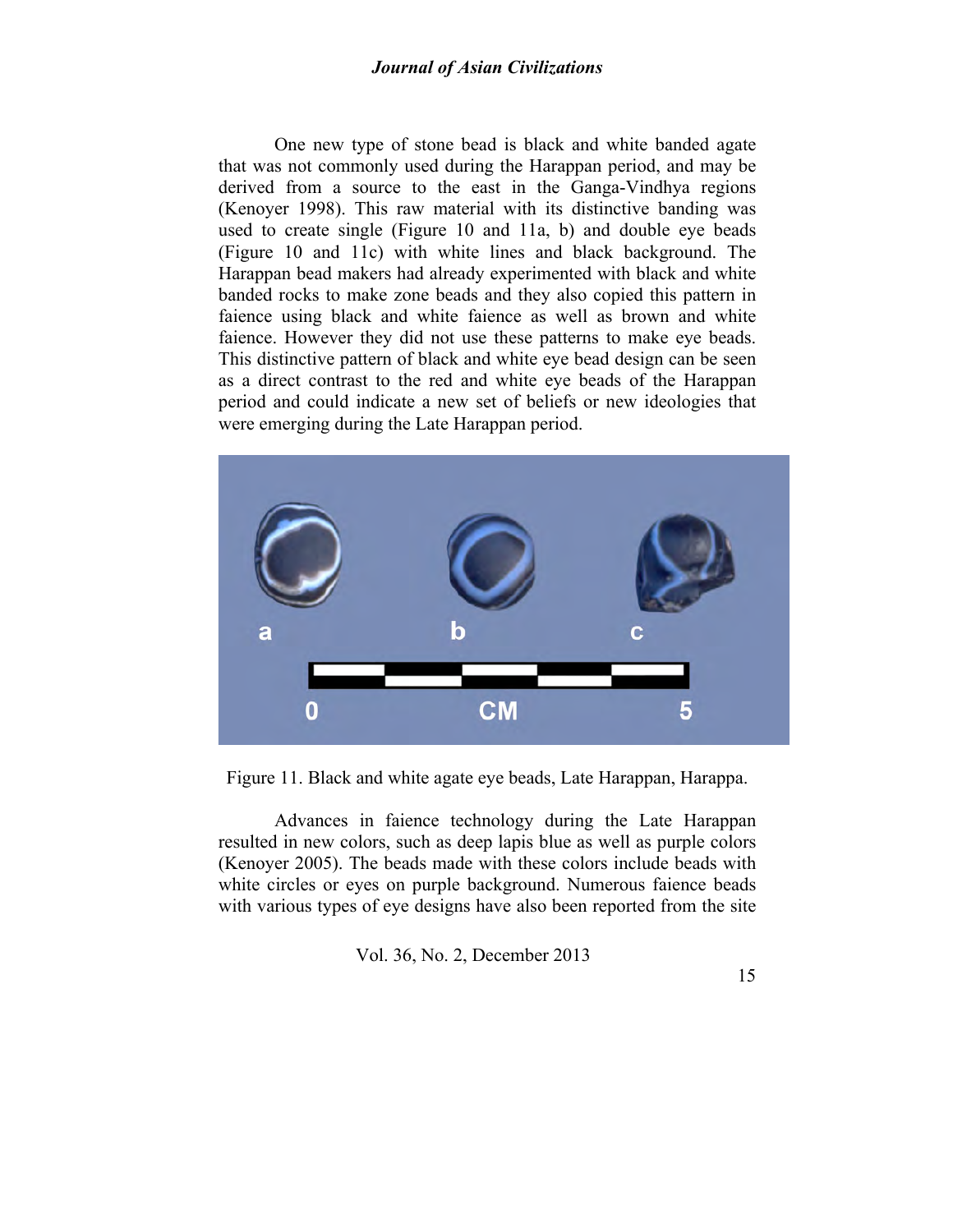of Sanauli, near modern Delhi, India (Sharma et al. 2004). The types of bead designs that were made at Sanauli using faience included multiple eye beads and layered eye patterns that had never been used during the Harappan period. These innovations in stone and faience technology during the Late Harappan period began a new trajectory in eye bead design that continued on into the Early Historic period, circa 600BC to 300 AD. During the Early Historic period eye beads were made using a number of new technologies, including the use of artificial black and white designs as well as with multiple colors of glass (Kenoyer 2007). A more detailed discussion of the Early Historical continuities will be presented in a future article.

### **Summary and Conclusion**

Based on the study of published reports from sites throughout the Indus region it appears that the use of shell beads with concentric circular patterns that could be interpreted as eyes begins around 7000 BC at sites such as Mehrgarh. Later, during the Regionalization Era or Early Harappan Period, new forms of eye designs were created using natural stones and also carved steatite beads and button seals. The use of eye motifs became more widespread during the urban period and continued to become more elaborate during the late Harappan and Early Historic periods.

The development and changing styles of eye beads during this long trajectory can be interpreted in many different ways. If eye beads were used in the past as they are today, as protective amulets against the "evil eye" or malevolent thoughts, then their connection with Indus urbanism needs to be more closely examined. Most people think of urbanism and the rise of cities as a positive development and a form of advancement in human culture. It is possible however, that the presence of larger and diverse populations in the cities may have resulted in superstitions regarding the "evil eye" or "nazar". This may have prompted the development of protective ornaments such as the eye bead. Even after the end of the major urban Indus period, the need for such ornaments does not seem to have declined. On the contrary, the production and use of eye beads increased. Based on archaeological surveys along the Indus and the now dry Ghaggar-Hakra-Saraswati River Valleys (Mughal 1982; Mughal 1990; Shinde et al. 2008; Kumar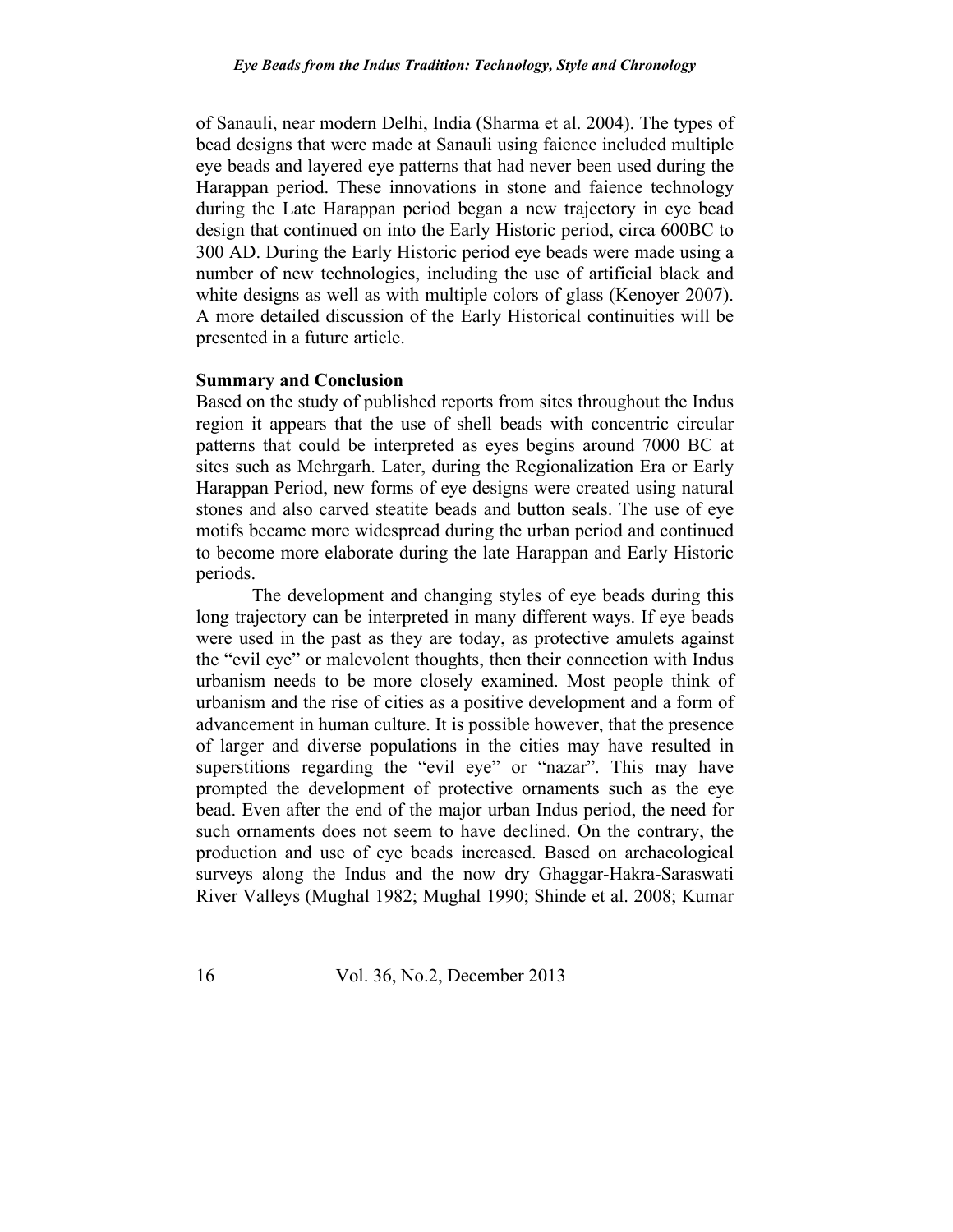2009; Dangi 2010), there is clear evidence for the continuity of Late Harappan urban centers and a vibrant local culture (Kenoyer 2005; Kenoyer 2006). The new evidence from the beads suggests that there was a continued need for protective amulets such as eye beads and provides further support for the idea that there were large and diverse populations during this time period. Instead of a decline and collapse, the Late Harappan Period represents a gradual transformation that sets the foundation for later social and political developments during the Early Historic Period (Kenoyer 2005; Kenoyer 2006).

### **Acknowledgement**

My work on beads results from my long research at the sites of Balakot, Mohenjo-daro, Harappa, and many other sites in both Pakistan and India. I want to specifically thank the Department of Archaeology and Museums, Government of Pakistan, the Archaeological Survey of India and all my colleagues in Pakistan and India for their continued collegial support and interactions. I also want to thank all the members of the Harappa Archaeological Research Project, with special acknowledgement to the founding director, the late Dr. George F. Dales, and subsequent co-director, Dr. Richard H. Meadow, and Dr. Rita P. Wright, Assistant Director, for their collaboration on this important research project. Support for my research on the Indus civilization has come from a number of different U.S. institutions, including the Fulbright Foundation, National Science Foundation, National Endowment for the Humanities, Smithsonian Institution, Peabody Museum of Archaeology and Ethnology of Harvard University, the University of Wisconsin, www.Harappa.com, and donations from private individuals.

**Illustrations** (all drawings by the author, all photos by the author and courtesy of the Harappa Archaeological Research Project and Department of Archaeology and Museums, Government of Pakistan)

### **Bibliography**

Aruz, J., ed. 2003 *Art of the First Cities: The Third Millennium B.C. from the Mediterranean to the Indus*. New York, The Metropolitan Museum of Art.

Vol. 36, No. 2, December 2013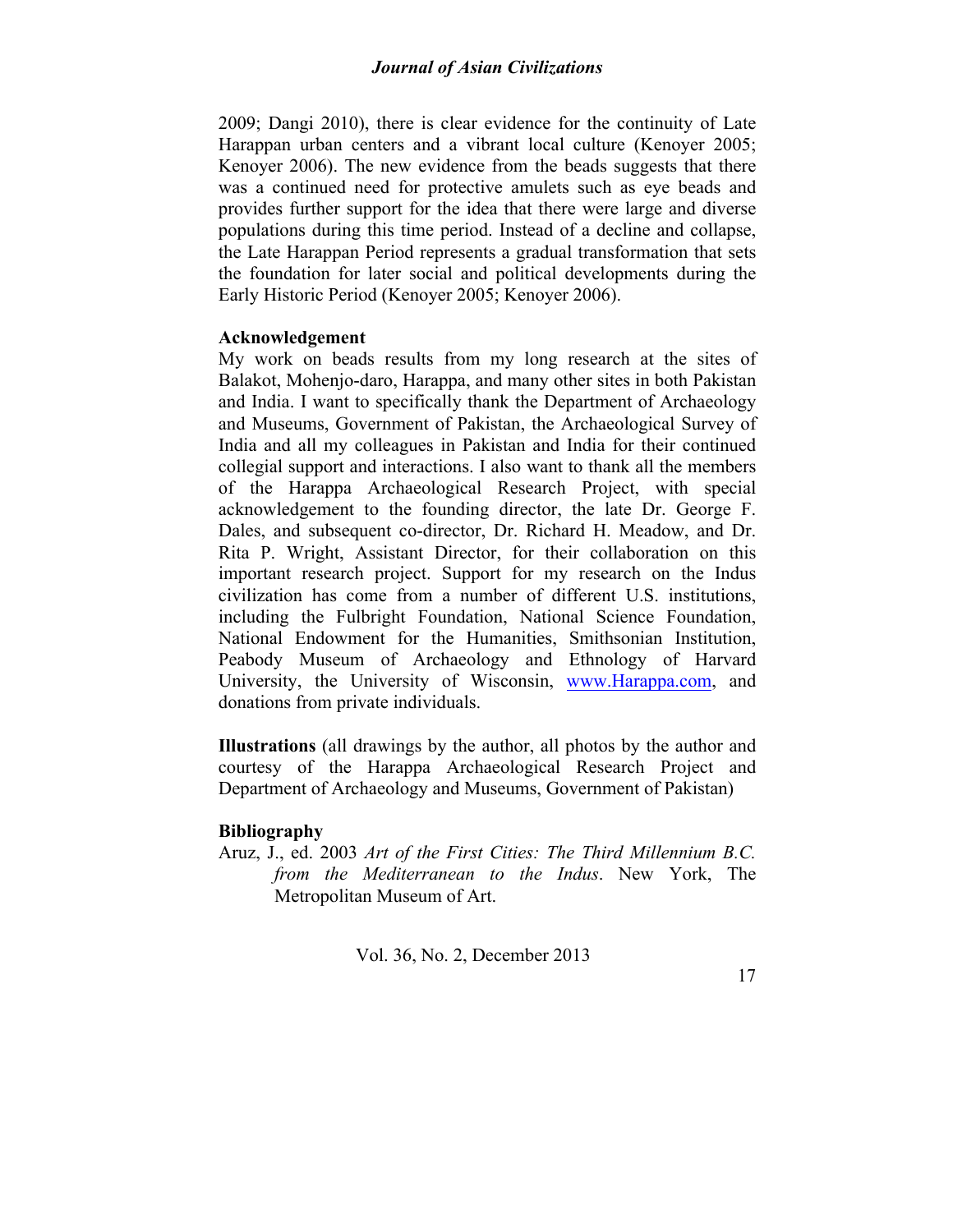- Barthélemy de Saizieu, B. and A. Bouquillon 1997 Evolution of Glazed Materials from the Chalcolithic to the Indus Period Based on the Data of Mehrgarh and Nausharo. In B. Allchin and R. Allchin (ed.), *South Asian Archaeology 1995*, pp. 63-76. New Delhi, Oxford & IBH.
- Barthélemy de Saizieu, B. and J. Rodière 2005 Bead-Drilling: A look from Mehrgarh and Nausharo. Preliminary Results of Microtrace Analyses. In U. Franke-Vogt and H. Weisshaar (ed.), *South Asian Archaeology 2003*, pp. 39-48. Aachen, Linden Soft.
- Beck, H. 1933 Etched Carnelian Beads. *The Antiquaries Journal* XIII: 384-398.
- Beck, H. C. 1928 Classification and Nomenclature of Beads and Pendants. In *Archaeologia or Miscellaneous Tracts Relating to Antiquity*, pp. 1-76. London, The Society of Antiquaries of London.
- Bisht, R. S. 1997 Dholavira Excavation: 1996-1997 Throwing new Light on Harappan Culture. *Here* 2(2): 28-29.
- Bisht, R. S. 2000 Urban Planning at Dholavira: A Harappan City. In J. M. Malville and L. M. Gujral (ed.), *Ancient Cities, Sacred Skies: Cosmic Geometries and City Planning in Ancient India*, pp. 11-23. New Delhi, Aryan Books International.
- Dales, G. F. and J. M. Kenoyer 1991 Summaries of Five Seasons of Research at Harappa (District Sahiwal, Punjab, Pakistan) 1986- 1990. In R. H. Meadow (ed.), *Harappa Excavations 1986-1990*, pp. 185-262. Madison, Prehistory Press.
- Dangi, V. 2010 *A Study of Proto-Historic Settlmements in Upper Ghaggar Basin*. Ph D Ph D, Maharshi Dayanand University.
- Dani, A. H. 1995 *Human Records on Karakorum Highway*. Lahore, Sang-e-Meel Publications.
- Dubin, L. S. 1987 *The History of Beads from 30,000 B. C. to the Present*. New York, Harry N. Abrams, Inc.
- Durrani, F. A., I. Ali and G. Erdosy 1995 Seals and Inscribed Sherds of Rehman Dheri. *Ancient Pakistan* 10: 198-233.
- Elsworthy, F. T. 2004 *The Evil Eye: The Classic Account of an Ancient Superstition* New York, Dover Publications.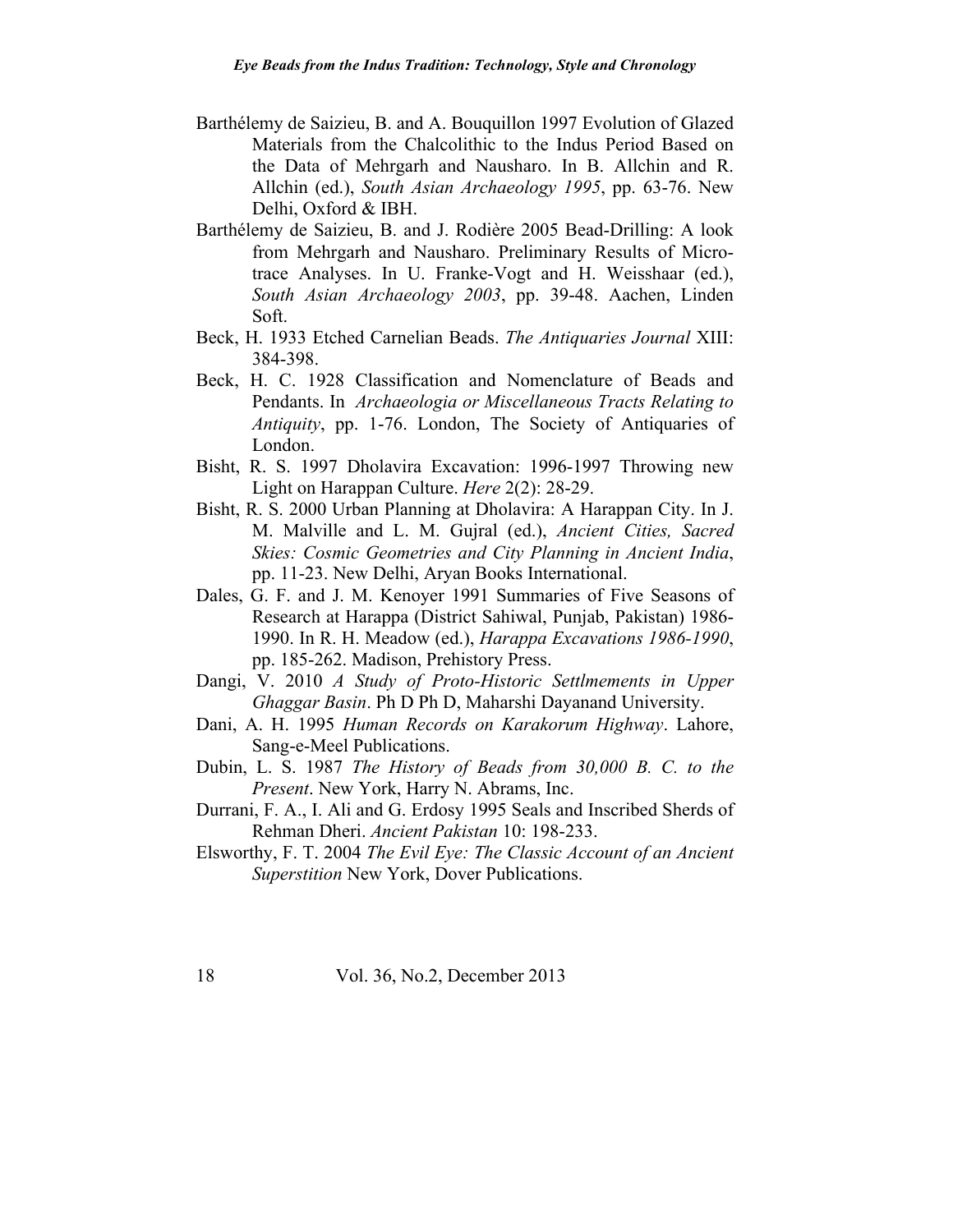- Haarmann, H. 2005 The challenge of the abstract mind: symbols, signs and notational systems in European prehistory. *CDocumenta Praehistorica* XXXII: 221-232.
- Jarrige, C., J.-F. Jarrige, R. H. Meadow and G. Quivron, eds. 1995 *Mehrgarh Field Reports 1975 to 1985 - From the Neolithic to the Indus Civilization*. Karachi, Dept. of Culture and Tourism, Govt. of Sindh and the French Foreign Ministry.
- Jarrige, J.-F. and R. H. Meadow 1980 The Antecedents of Civilization in the Indus Valley. *Scientific American* 243(2): 122-133.
- Jettmar, K. 1991 The Art of the Northern Nomads in the Upper Indus Valley. *South Asian Studies* 7: 1-20.
- Kenoyer, J. M. 1991 The Indus Valley Tradition of Pakistan and Western India. *Journal of World Prehistory* 5(4): 331-385.
- Kenoyer, J. M. 1992 Socio-Ritual Artifacts of Upper Palaeolithic Hunter-Gatherers in South Asia. In G. L. Possehl (ed.), *South Asian Archaeology Studies*, pp. 227-240. New Delhi, Oxford & IBH Pub. Co.
- Kenoyer, J. M. 1994 Faience Ornaments of Harappa and the Indus Civilization. *Ornament* 17(3): 35-39, 95.
- Kenoyer, J. M. 1995 Shell Trade and Shell Working during the Neolithic and Early Chalcolithic at Mehrgarh. In C. Jarrige, J.- F. Jarrige, R. H. Meadow and G. Quivron (ed.), *Mehrgarh Field Reports 1975 to 1985 - From the Neolithic to the Indus Civilization*, pp. 566-581. Karachi, Dept. of Culture and Tourism, Govt. of Sindh and the French Foreign Ministry.
- Kenoyer, J. M. 1998 *Ancient Cities of the Indus Valley Civilization*. Karachi, Oxford University Press.
- Kenoyer, J. M. 2005 Bead Technologies at Harappa, 3300-1900 BC: A comparison of tools, techniques and finished beads from the Ravi to the Late Harappan Period. In C. Jarrige and V. Lefèvre (ed.), *South Asian Archaeology 2001*, pp. 157-170. Paris, CNRS.
- Kenoyer, J. M. 2005 Culture Change during the Late Harappan Period at Harappa: New Insights on Vedic Aryan Issues. In E. F. Bryant and L. L. Patton (ed.), *The Aryan Invasion: Evidence, Politics, History*, pp. 21-49. London, Routledge.

Vol. 36, No. 2, December 2013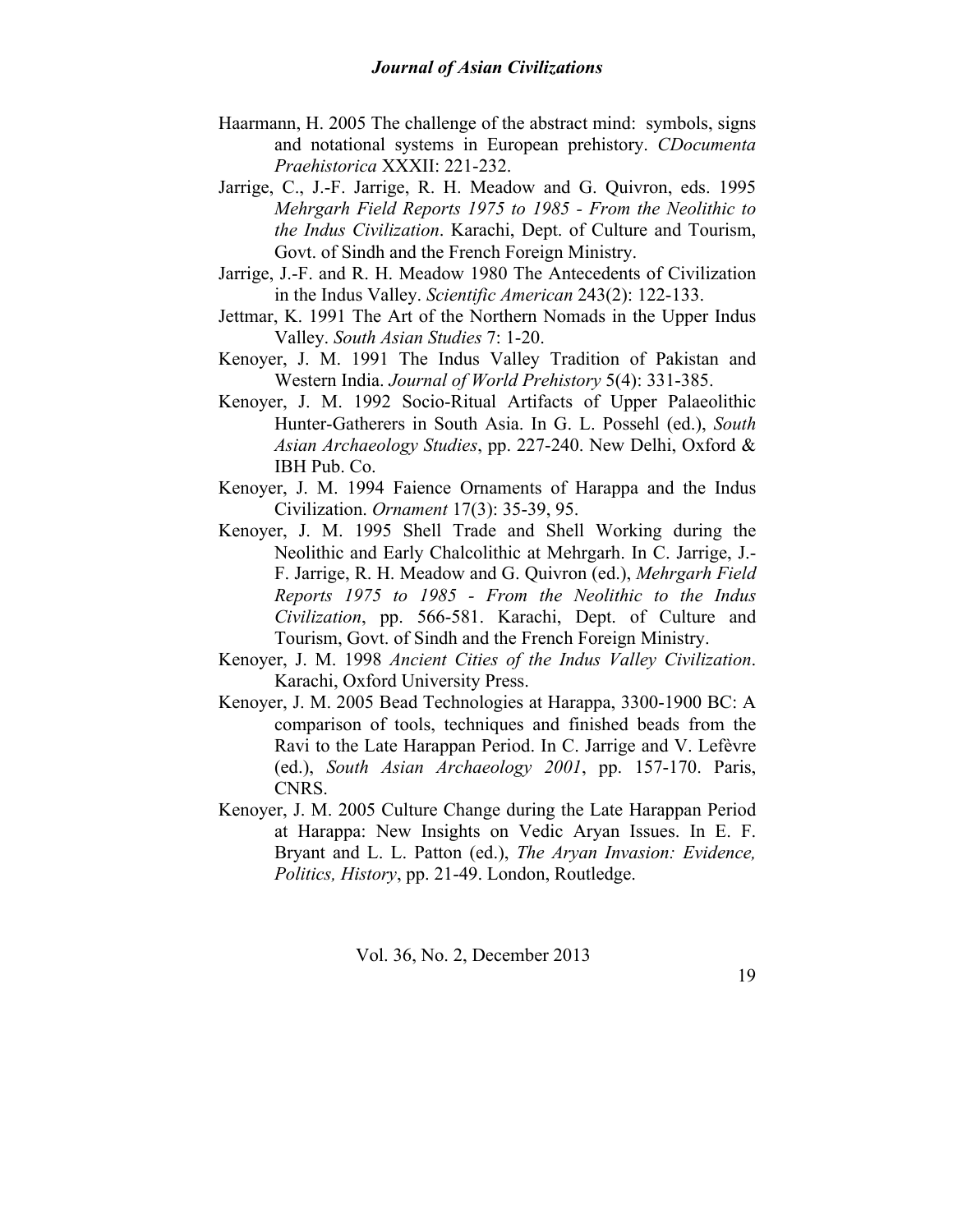- Kenoyer, J. M. 2006 Cultures and Societies of the Indus Tradition. In R. Thapar (ed.), *Historical Roots in the Making of 'the Aryan'*, pp. 41-97. New Delhi, National Book Trust.
- Kenoyer, J. M. 2007 Stone beads in Ancient South Asia- 7000-600 BC: A comparative approach to technology, style, and ideology. In J. Allen and V. Hector (ed.), *The Global Perspective of Beads and Beadwork: History, Manufacture, Trade, and Adornment*, pp. 1-12. Istanbul, Kadir Has University.
- Kenoyer, J. M. 2008 The Origin and Character of Indus Urbanism: New Perspectives and Challenges. In J. Marcus and J. A. Sabloff (ed.), *The Ancient City: New Perspectives on Urbanism in the Old and New World*, pp. 183-208. Sante Fe, SAR Press/National Academy of Sciences.
- Kenoyer, J. M. and M. Vidale 1992 A new look at stone drills of the Indus Valley Tradition. In P. Vandiver, J. R. Druzick, G. S. Wheeler and I. Freestone (ed.), *Materials Issues in Art and Archaeology, III*, pp. 495-518. Pittsburgh, Materials Research Society.
- Khatri, J. S. and M. Acharya 1995 Kunal: A New Indus Saraswati Site. *Puratattva* 25: 84-86.
- Khatri, J. S. and M. Acharya 2005 Kunal Excavations: New Light on the Origin of the Harappan Civilization. In A. Agrawal (ed.), *In Search of Vedic Harappan Relationship*, pp. 104-117. New Delhi, Aryan Books International.
- Kumar, M. 2009 Harappan Settlements in the Ghaggar-Yamuna Divide. In T. Osada and A. Uesugi (ed.), *Linguistics, Archaeology and the Human Past, Occasional Paper 7*, pp. 1- 76. Kyoto, RIHN.
- Marshall, J. H. 1931 *Mohenjo-daro and the Indus Civilization: Being an official account of Archaeological Excavations at Mohenjodaro carried out by the Government of India between the years 1922 and 1927*. London, A. Probsthain.
- Meadow, R. H. and J. M. Kenoyer 2005 Excavations at Harappa 2000- 2001: New insights on Chronology and City Organization. In C. Jarrige and V. Lefèvre (ed.), *South Asian Archaeology 2001*, pp. 207-225. Paris, Editions Recherche sur les Civilisations - ADPF.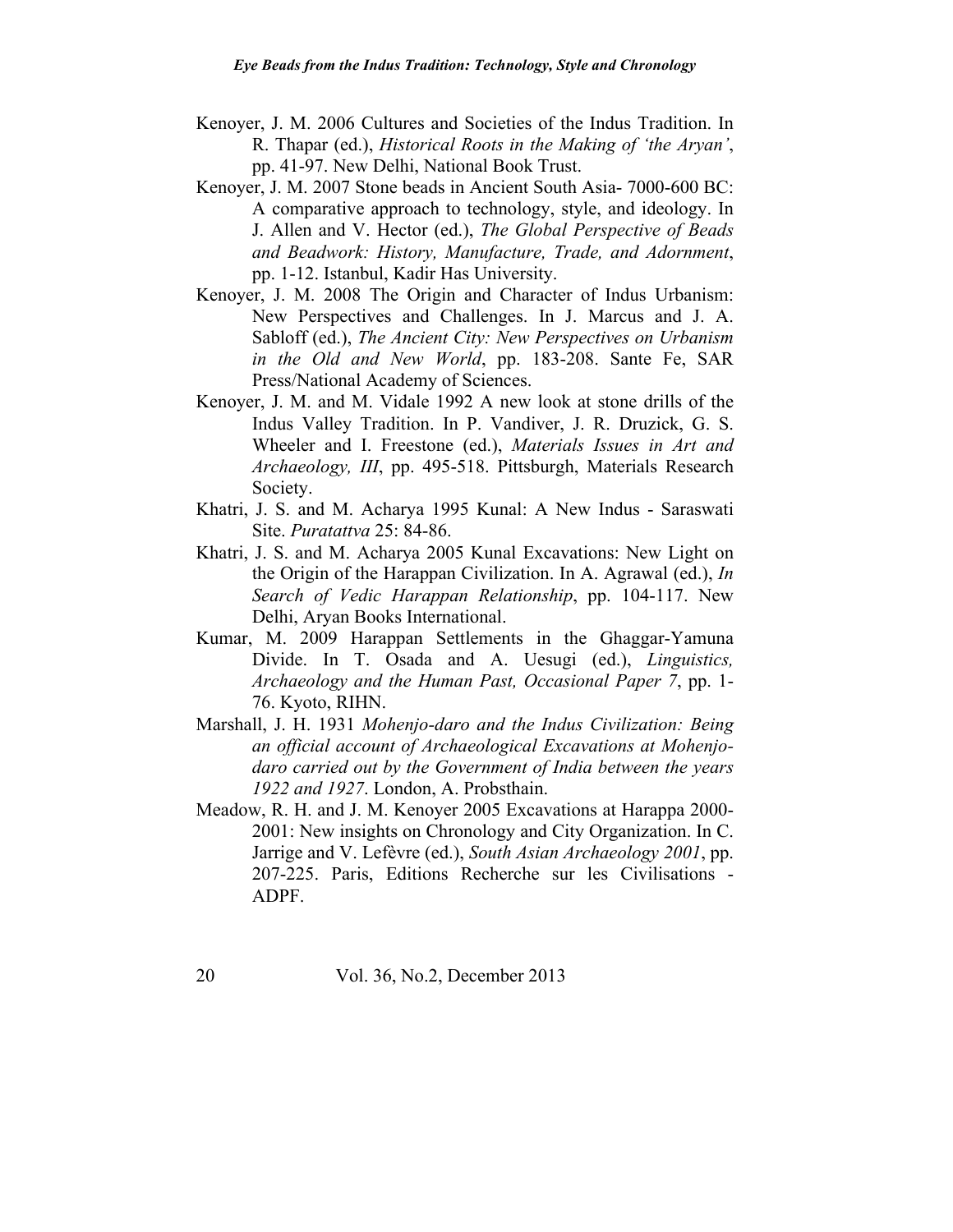- Ming, T. 1974 Etched Carnelian Beads Found in China (in Chinese). *Kaogu (Archaeology)* 6: 382-385.
- Misra, V. N. 2002 The Mesolithic Age in India. In S. Settar and R. Korisettar (ed.), *Indian Archaeology in Retrospect, Volume 1 (Protohistory: Archaeology of South Asia)*, pp. 111-126. New Delhi, Indian Council of Historical Research.
- Mughal, M. R. 1982 Recent Archaeological Research in the Cholistan Desert. In G. L. Possehl (ed.), *Harappan Civilization*, pp. 86- 95. New Delhi, Oxford and IBH Publishing.
- Mughal, M. R. 1990 The Decline Of The Indus Civilization And The Late Harappan Period In The Indus Valley. *Lahore Museum Bulletin* 3(2): 1-17.
- Mughal, M. R. 1990 Further Evidence of the Early Harappan Culture in the Greater Indus Valley: 1971-90. *South Asian Studies* 6: 175- 200.
- Olivieri, L. M. 2011 *Painted Rock Shelters of the Swat-Malakand Area From Bronze Age to Buddhism*, Free University.
- Parpola, A. 1994 *Deciphering the Indus Script*. Cambridge, Cambridge University Press.
- Parpola, A., B. M. Pande and P. Koskikallio, eds. 2010 *Corpus of Indus Seals and Inscriptions, Vol. 3. New Material, untraced objects, and collections outside India and Pakistan*. Memoirs of the Archaeological Survey of India, No, 96, Annales Academiae Scientiarum Gennicae 359. Helsinki, Suomalainen Tiedeakatemia.
- Prabhakar, V. N., R. S. Bisht, R. W. Law and J. M. Kenoyer 2012 Stone Drill Bits from Dholavira – A Multi-faceted Analysis. *Puratattva* 37(1): 8-25.
- Shaffer, J. G. 1992 The Indus Valley, Baluchistan and Helmand Traditions: Neolithic Through Bronze Age. In R. Ehrich (ed.), *Chronologies in Old World Archaeology (3rd Edition)*, pp. 441- 464. Chicago, University of Chicago Press.
- Sharma, D. V., K. C. Nauriyal, V. N. Prabhakar and Vishnukant 2004 Sanauli: A Late Harappan Burial Site in the Yamuna-Hindon Doab. *Puratattva* 34(2003-2004): 35-44.
- Shinde, V., T. Osada, M. M. Sharma, A. Uesugi, T. Uno, H. Maemoku, P. Shirvalkar, S. S. Deshpande, A. Kulkarni, A. Sarkar, A.

Vol. 36, No. 2, December 2013